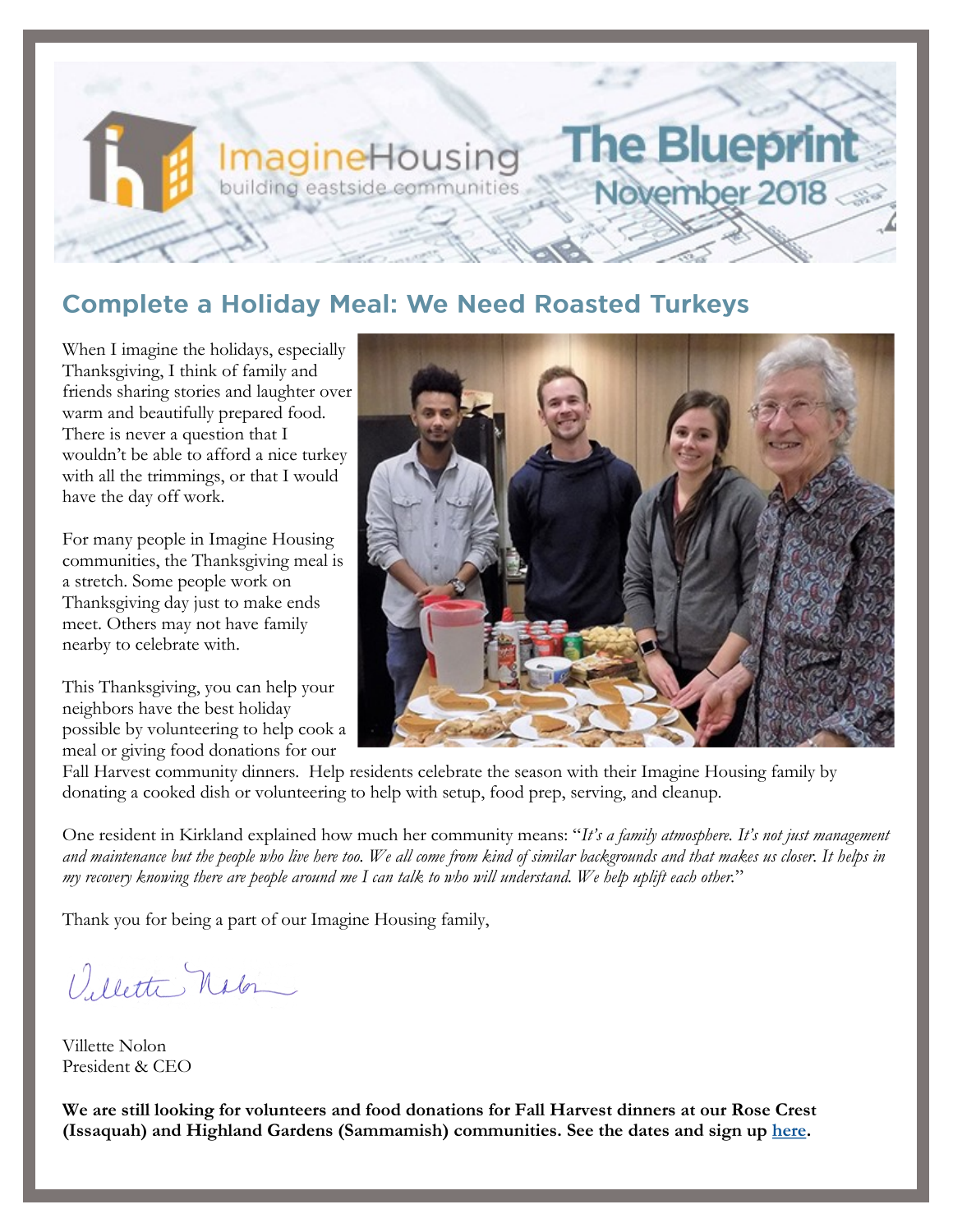## **Thank You to our Microsoft Volunteers**



Our warmest thanks to the volunteers from Microsoft who have made a huge impact in the past few months! Microsoft has supported our mission for years through volunteerism as well as essential funding.

In September, two groups of volunteers offered their entire days for United Way Day of Caring, and beautified an apartment community, prepared resident surveys for distribution, and hand crafted holiday cards for residents.

Last week, another group filled welcome bags with basic needs items in preparation for the families who will move in to 30Bellevue next spring; they also made welcome home cards for those new residents!

We are so grateful for our Microsoft volunteers' creativity, hard work, generosity, and passion for doing something positive for their neighbors in need. Thank you!

## You Hold the Key to Affordable Housing: Save the Date for the **Imagine Gala & Auction in 2019**

We want to give a big shout out to JPMorgan Chase & Co. for supporting our upcoming 2019 Imagine Gala & Auction as our Presenting Hope Sponsor and want to get you excited, too! If you or your organization are interested in supporting this night of generosity for affordable housing, check out the available [sponsorships.](https://one.bidpal.net/imaginehousing/ticketing(details:ticketing-summary))

You can learn more about the 27th annual event [here,](http://www.bidpal.net/imaginehousing) purchase your tickets early, and donate items for our silent and live auctions.